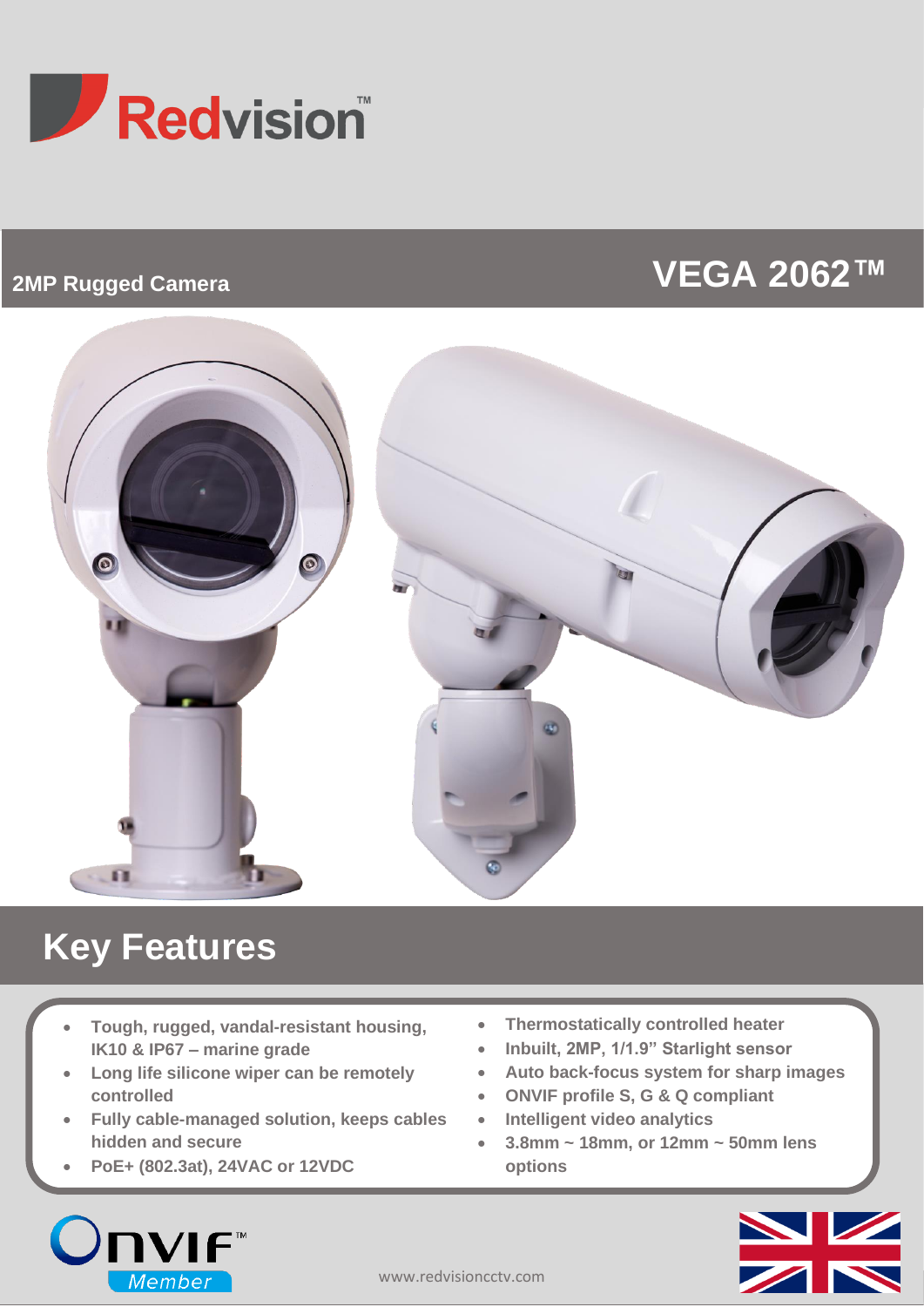

#### **VEGA 2062™ Camera Housing**

The VEGA™ 2062 camera is part of the VEGA™ housing range, with a factory fitted KNIGHT VIEW™ box camera. The 2MP box camera utilises leading-edge sensor technology, with a Super low-light starlight CMOS sensor for highquality images in daytime or night-time settings. The camera is provided as standard with a Manual Focus/ Auto Iris, 3.8mm ~ 18mm manual varifocal lens; with an optional  $12mm \sim 50mm$ lens. A tough, stylish, die-cast aluminium, marine grade housing completes the high-quality offering.

#### **Long Life Silicone Wiper**

The tooled, long life, motorised Tru-Park™ silicone wiper is intelligently controlled using the CHAT™ interface board. The wiper can be activated via Preset (RS-485, Pelco-D), closing contact, alarm output or automatic wiper mode (5, 10, 15 or 30-minute intervals); ensuring the flat, scratch-resistant window is free of water and dirt. A linkage-free, spring steel mechanism reduces wear and a polycarbonate window gives an even tougher option.

#### **Cable Managed Housing**

The VEGA 2062™ is fully cable-managed, offering bracket base and 20mm conduit access; with two internal 20mm cable glands for enhanced security. Cables can be terminated inside the camera housing itself, so no additional junction box is required. Installation is simplified and the risk of damage from malicious attack, moisture, corrosion or dust is reduced.

#### **Aluminium body, marine grade**

A tough, solid die-cast aluminium housing is pretreated and powder coated, resulting in cameras being well-protected against the elements and local environment, to IP67 standard. Rugged IK10 standard housing with an optional Polycarbonate window means your cameras are secure whilst keeping your premises secure.

#### **SD Card Recording**

Built-in SD Card recording up to 256GB allows network edge-recording, making sure nothing is missed, even in the event of a network data outage. ONVIF Profile G compliance means the camera can work with a compatible VMS platform or NVR, to automatically interrogate and recover recorded footage, as soon as the network connection is restored.

#### **ONVIF Compliant**

ONVIF Profile S, G and Q compliance offers compatibility with countless VMS platforms and NVRs. A H.265 streaming option means highquality images at lower network bandwidth and hard-disk storage.

#### **Additional Features**

Motion Detection, Intelligent Video Analytics, Smart Encoding and Region of Interest allow users to tailor cameras to suit each individual scene, optimising recording time for only events or information that really matters to you.

#### **Simple Installation, maintenance free**

3D positioning arm allows you to find that perfect spot to view exactly what you need. An adjustable visor option means unwanted glare is kept out in almost any installation positions.

The housing is symmetrical, allowing for pendant or pedestal mounting to ceilings, walls and soffits.

#### **Custom RAL Colour Options**

The VEGA 2062™ rugged camera housing range is available in light grey (RAL 7035) as standard. However, the cameras can also be ordered in any matt or gloss RAL colour. Customers simply specify the colour they require and all the VEGA 2062™ camera's external parts are painted to order. The powder-coat paint gives a robust, UV light-stable finish.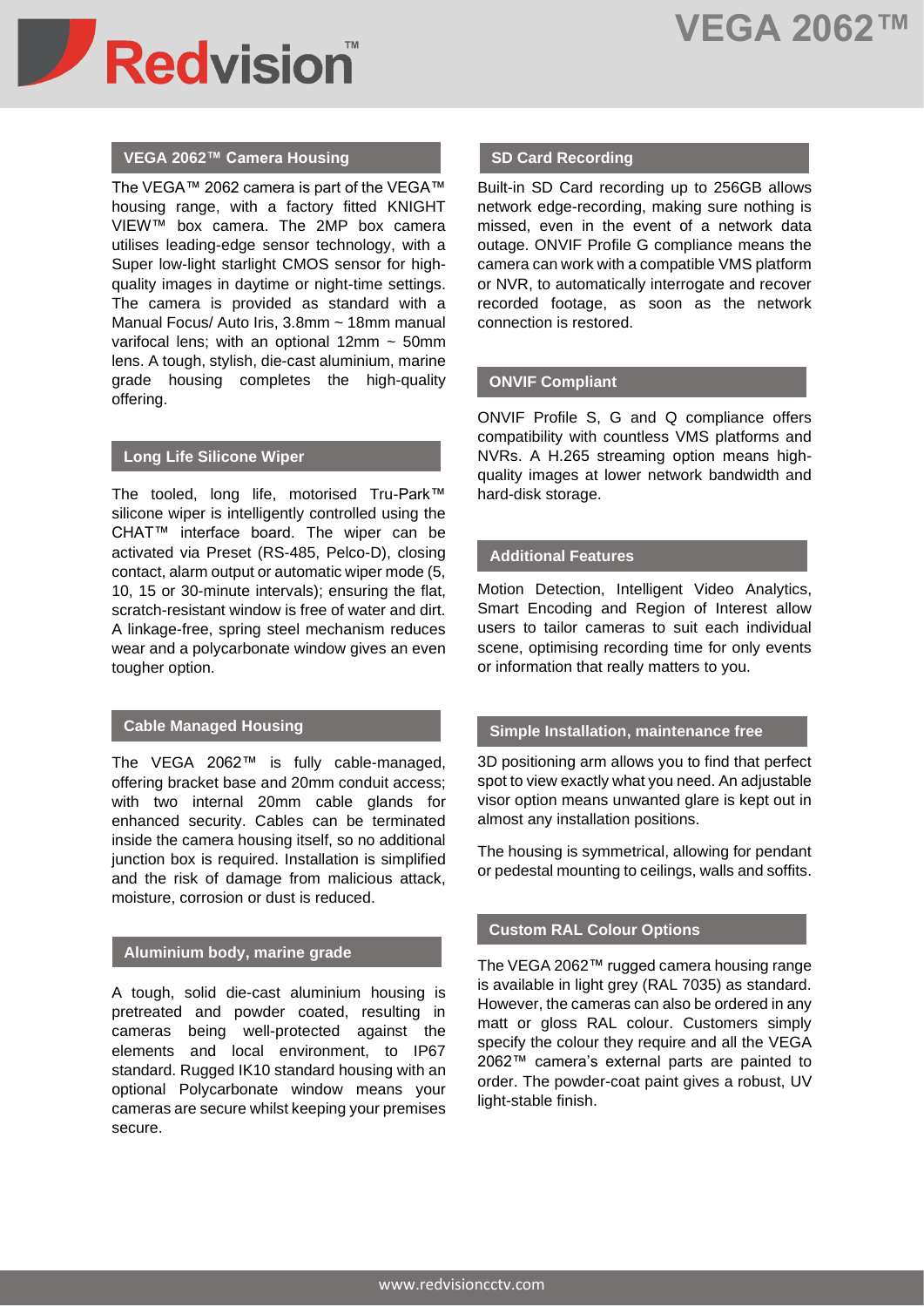## **VEGA 2062™**



| <b>Image</b>   | <b>Part Code and Description</b>                                                                                                                                                                                                     |
|----------------|--------------------------------------------------------------------------------------------------------------------------------------------------------------------------------------------------------------------------------------|
|                | <b>VEGA-2062-WALL:</b> Fully cable managed camera housing and wall<br>bracket. 12V DC, 24V AC. Factory fitted 2MP, 1/1.9" CMOS Starlight<br>ABF Box Camera, 3.8-18mm lens. Ruggedised marine finish.                                 |
|                | VEGA-2062-50-W: Fully cable managed camera housing and wall<br>bracket. 12V DC, 24V AC. Factory fitted 2MP, 1/1.9" CMOS Starlight<br>ABF Box Camera, 12-50mm lens. Ruggedised marine finish.                                         |
|                | VEGA-2062PW-WALL: Fully cable managed camera housing and<br>wall bracket. POE, 12V DC, 24V AC. Factory fitted 2MP, 1/1.9"<br>CMOS Starlight ABF Box Camera, 3.8-18mm lens. Trupark wiper<br>and heater. Ruggedised marine finish.    |
|                | VEGA-2062PW-50-W: Fully cable managed camera housing and<br>wall bracket. POE, 12V DC, 24V AC. Factory fitted 2MP, 1/1.9"<br>CMOS Starlight ABF Box Camera, 12-50mm lens. Trupark wiper and<br>heater. Ruggedised marine finish.     |
|                | <b>VEGA-2062-PED:</b><br>Fully cable managed camera housing and<br>pedestal bracket. 12V DC, 24V AC. Factory fitted 2MP, 1/1.9" CMOS<br>Starlight ABF Box Camera, 3.8-18mm lens. Ruggedised marine<br>finish.                        |
|                | VEGA-2062-50-P: Fully cable managed camera housing and<br>pedestal bracket. 12V DC, 24V AC. Factory fitted 2MP, 1/1.9" CMOS<br>Starlight ABF Box Camera, 12-50mm lens. Ruggedised marine<br>finish.                                  |
|                | VEGA-2062PW-PED: Fully cable managed camera housing and<br>pedestal bracket. POE, 12V DC, 24V AC. Factory fitted 2MP, 1/1.9"<br>CMOS Starlight ABF Box Camera, 3.8-18mm lens. Trupark wiper<br>and heater. Ruggedised marine finish. |
|                | VEGA-2062PW-50-P: Fully cable managed camera housing and<br>pedestal bracket. POE, 12V DC, 24V AC. Factory fitted 2MP, 1/1.9"<br>CMOS Starlight ABF Box Camera, 12-50mm lens. Trupark wiper and<br>heater. Ruggedised marine finish. |
| <b>Options</b> | VEGA-WASH: Washer nozzle kit - compatible with standard CCTV                                                                                                                                                                         |
|                | wash pumps<br><b>VEGA-VISOR:</b> Extendable visor for VEGA Housing                                                                                                                                                                   |
|                | VEGA-PC4: 4mm Polycarbonate Window Option<br><b>VEGA-CUSTOM-PAINT:</b> Custom paint – must specify RAL colour                                                                                                                        |